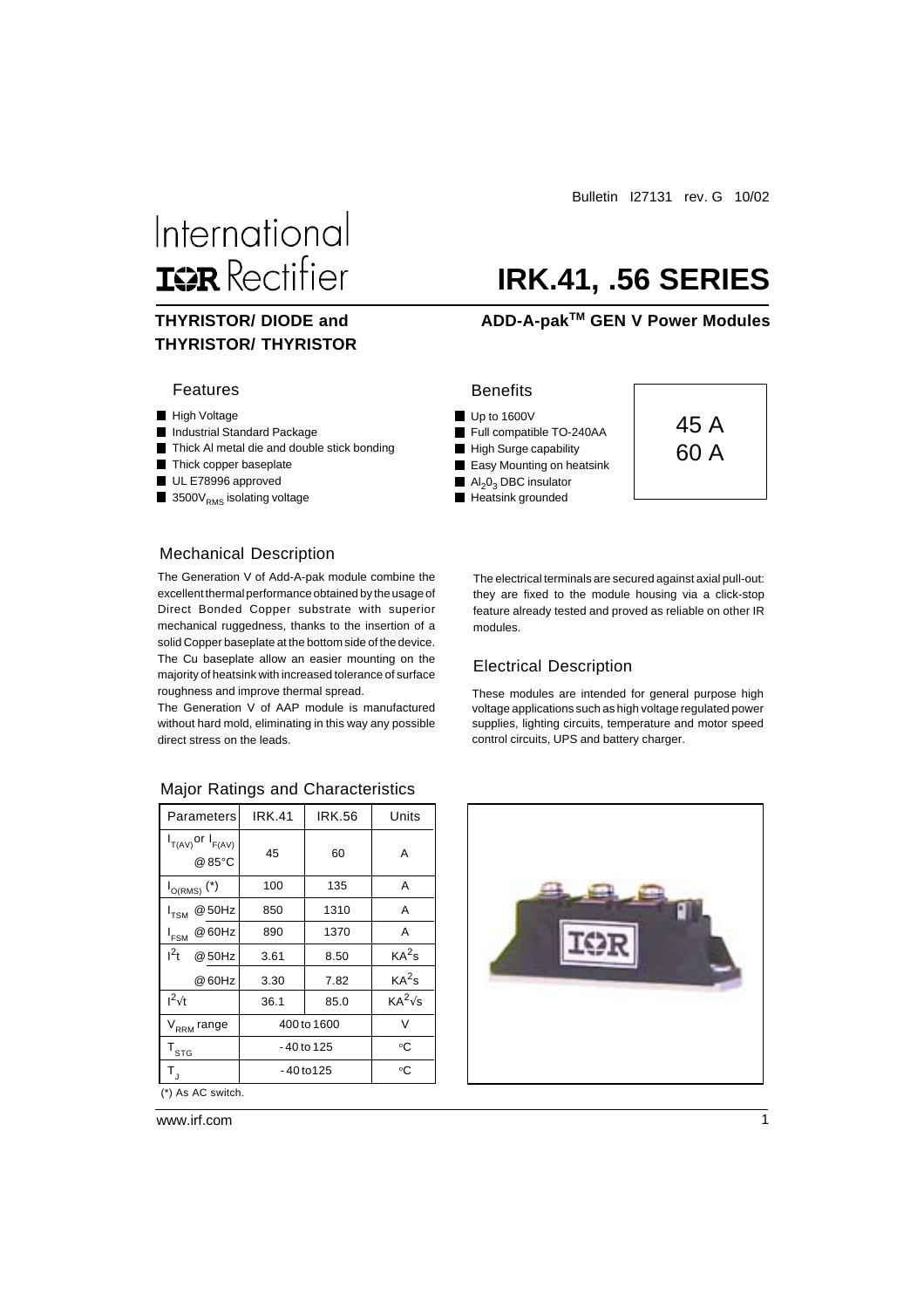#### **IRK.41, .56 Series** Bulletin I27131 rev. G 10/02

# International<br>**IGR** Rectifier

#### **ELECTRICAL SPECIFICATIONS**

Voltage Ratings

| Type number | Voltage<br>Code | $V_{RRM}$ , maximum<br>repetitive<br>peak reverse voltage | V <sub>RSM</sub> , maximum<br>non-repetitive<br>peak reverse voltage | $V_{DRM}$ , max. repetitive<br>peak off-state voltage,<br>gate open circuit | RRM <sup>'</sup><br><b>I</b> <sub>DRM</sub><br>$125^{\circ}$ C |
|-------------|-----------------|-----------------------------------------------------------|----------------------------------------------------------------------|-----------------------------------------------------------------------------|----------------------------------------------------------------|
|             |                 |                                                           |                                                                      |                                                                             | mA                                                             |
|             | 04              | 400                                                       | 500                                                                  | 400                                                                         |                                                                |
|             | 06              | 600                                                       | 700                                                                  | 600                                                                         |                                                                |
|             | 08              | 800                                                       | 900                                                                  | 800                                                                         |                                                                |
| IRK.41/.56  | 10              | 1000                                                      | 1100                                                                 | 1000                                                                        | 15                                                             |
|             | 12              | 1200                                                      | 1300                                                                 | 1200                                                                        |                                                                |
|             | 14              | 1400                                                      | 1500                                                                 | 1400                                                                        |                                                                |
|             | 16              | 1600                                                      | 1700                                                                 | 1600                                                                        |                                                                |

#### On-state Conduction

| Max. average on-state<br>$I_{T(AV)}$<br>45<br>60<br>180° conduction, half sine wave,<br>current (Thyristors)<br>45<br>60<br>Maximum average<br>$T_c = 85$ °C<br>$I_{F(AV)}$<br>forward current (Diodes)<br>Max. continuous RMS<br>$I_{O(RMS)}$<br>100<br>on-state current.<br>135<br>or<br>As AC switch<br>(RMS)<br>RMS)<br>Α<br>1310<br>850<br>$t = 10ms$<br>No voltage<br>Max. peak, one cycle<br>$I_{TSM}$<br>Sinusoidal<br>890<br>1370<br>reapplied<br>non-repetitive on-state<br>$t = 8.3ms$<br>or<br>half wave,<br>or forward current<br>715<br>1100<br>$t = 10ms$<br>100% V <sub>RRM</sub><br>I <sub>FSM</sub><br>Initial $T_{\parallel} = T_{\parallel}$ max.<br>$t = 8.3ms$<br>750<br>1150<br>reapplied<br>1450<br>940<br>$t = 10ms$<br>$T_{1} = 25^{\circ}C$ ,<br>985<br>1520<br>$t = 8.3ms$<br>no voltage reapplied<br>$I^2t$<br>Max. I <sup>2</sup> t for fusing<br>No voltage<br>3.61<br>8.56<br>$t = 10ms$<br>3.30<br>7.82<br>$t = 8.3ms$ reapplied<br>Initial $T_{j} = T_{j}$ max.<br>2.56<br>6.05<br>$t = 10ms$<br>100% V <sub>RRM</sub><br>KA <sup>2</sup> s<br>5.53<br>$t = 8.3ms$<br>2.33<br>reapplied<br>4.42<br>10.05<br>$T_1 = 25^{\circ}C$ ,<br>$t = 10ms$<br>4.03<br>9.60<br>$t = 8.3 \, \text{ms}$ no voltage reapplied<br>$I^2\sqrt{t}$<br>Max. $I^2\sqrt{t}$ for fusing (1)<br>$KA^2\sqrt{s}$<br>36.1<br>t=0.1 to 10ms, no voltage reapplied<br>85.6<br>Max. value of threshold<br>0.88<br>0.85<br>Low level (3)<br>$V_{T(TO)}$<br>V<br>$T_1 = T_1$ max<br>0.91<br>0.88<br>High level (4)<br>voltage (2) |                                   |  |  |  |
|-------------------------------------------------------------------------------------------------------------------------------------------------------------------------------------------------------------------------------------------------------------------------------------------------------------------------------------------------------------------------------------------------------------------------------------------------------------------------------------------------------------------------------------------------------------------------------------------------------------------------------------------------------------------------------------------------------------------------------------------------------------------------------------------------------------------------------------------------------------------------------------------------------------------------------------------------------------------------------------------------------------------------------------------------------------------------------------------------------------------------------------------------------------------------------------------------------------------------------------------------------------------------------------------------------------------------------------------------------------------------------------------------------------------------------------------------------------------------------------------------------------------------------------|-----------------------------------|--|--|--|
|                                                                                                                                                                                                                                                                                                                                                                                                                                                                                                                                                                                                                                                                                                                                                                                                                                                                                                                                                                                                                                                                                                                                                                                                                                                                                                                                                                                                                                                                                                                                     |                                   |  |  |  |
|                                                                                                                                                                                                                                                                                                                                                                                                                                                                                                                                                                                                                                                                                                                                                                                                                                                                                                                                                                                                                                                                                                                                                                                                                                                                                                                                                                                                                                                                                                                                     |                                   |  |  |  |
|                                                                                                                                                                                                                                                                                                                                                                                                                                                                                                                                                                                                                                                                                                                                                                                                                                                                                                                                                                                                                                                                                                                                                                                                                                                                                                                                                                                                                                                                                                                                     |                                   |  |  |  |
|                                                                                                                                                                                                                                                                                                                                                                                                                                                                                                                                                                                                                                                                                                                                                                                                                                                                                                                                                                                                                                                                                                                                                                                                                                                                                                                                                                                                                                                                                                                                     |                                   |  |  |  |
|                                                                                                                                                                                                                                                                                                                                                                                                                                                                                                                                                                                                                                                                                                                                                                                                                                                                                                                                                                                                                                                                                                                                                                                                                                                                                                                                                                                                                                                                                                                                     |                                   |  |  |  |
|                                                                                                                                                                                                                                                                                                                                                                                                                                                                                                                                                                                                                                                                                                                                                                                                                                                                                                                                                                                                                                                                                                                                                                                                                                                                                                                                                                                                                                                                                                                                     |                                   |  |  |  |
|                                                                                                                                                                                                                                                                                                                                                                                                                                                                                                                                                                                                                                                                                                                                                                                                                                                                                                                                                                                                                                                                                                                                                                                                                                                                                                                                                                                                                                                                                                                                     |                                   |  |  |  |
|                                                                                                                                                                                                                                                                                                                                                                                                                                                                                                                                                                                                                                                                                                                                                                                                                                                                                                                                                                                                                                                                                                                                                                                                                                                                                                                                                                                                                                                                                                                                     |                                   |  |  |  |
|                                                                                                                                                                                                                                                                                                                                                                                                                                                                                                                                                                                                                                                                                                                                                                                                                                                                                                                                                                                                                                                                                                                                                                                                                                                                                                                                                                                                                                                                                                                                     |                                   |  |  |  |
|                                                                                                                                                                                                                                                                                                                                                                                                                                                                                                                                                                                                                                                                                                                                                                                                                                                                                                                                                                                                                                                                                                                                                                                                                                                                                                                                                                                                                                                                                                                                     |                                   |  |  |  |
|                                                                                                                                                                                                                                                                                                                                                                                                                                                                                                                                                                                                                                                                                                                                                                                                                                                                                                                                                                                                                                                                                                                                                                                                                                                                                                                                                                                                                                                                                                                                     |                                   |  |  |  |
|                                                                                                                                                                                                                                                                                                                                                                                                                                                                                                                                                                                                                                                                                                                                                                                                                                                                                                                                                                                                                                                                                                                                                                                                                                                                                                                                                                                                                                                                                                                                     |                                   |  |  |  |
|                                                                                                                                                                                                                                                                                                                                                                                                                                                                                                                                                                                                                                                                                                                                                                                                                                                                                                                                                                                                                                                                                                                                                                                                                                                                                                                                                                                                                                                                                                                                     |                                   |  |  |  |
|                                                                                                                                                                                                                                                                                                                                                                                                                                                                                                                                                                                                                                                                                                                                                                                                                                                                                                                                                                                                                                                                                                                                                                                                                                                                                                                                                                                                                                                                                                                                     |                                   |  |  |  |
|                                                                                                                                                                                                                                                                                                                                                                                                                                                                                                                                                                                                                                                                                                                                                                                                                                                                                                                                                                                                                                                                                                                                                                                                                                                                                                                                                                                                                                                                                                                                     |                                   |  |  |  |
|                                                                                                                                                                                                                                                                                                                                                                                                                                                                                                                                                                                                                                                                                                                                                                                                                                                                                                                                                                                                                                                                                                                                                                                                                                                                                                                                                                                                                                                                                                                                     |                                   |  |  |  |
|                                                                                                                                                                                                                                                                                                                                                                                                                                                                                                                                                                                                                                                                                                                                                                                                                                                                                                                                                                                                                                                                                                                                                                                                                                                                                                                                                                                                                                                                                                                                     |                                   |  |  |  |
|                                                                                                                                                                                                                                                                                                                                                                                                                                                                                                                                                                                                                                                                                                                                                                                                                                                                                                                                                                                                                                                                                                                                                                                                                                                                                                                                                                                                                                                                                                                                     |                                   |  |  |  |
|                                                                                                                                                                                                                                                                                                                                                                                                                                                                                                                                                                                                                                                                                                                                                                                                                                                                                                                                                                                                                                                                                                                                                                                                                                                                                                                                                                                                                                                                                                                                     |                                   |  |  |  |
|                                                                                                                                                                                                                                                                                                                                                                                                                                                                                                                                                                                                                                                                                                                                                                                                                                                                                                                                                                                                                                                                                                                                                                                                                                                                                                                                                                                                                                                                                                                                     |                                   |  |  |  |
| Max. value of on-state<br>5.90<br>3.53<br>Low level (3)<br>$r_{t}$                                                                                                                                                                                                                                                                                                                                                                                                                                                                                                                                                                                                                                                                                                                                                                                                                                                                                                                                                                                                                                                                                                                                                                                                                                                                                                                                                                                                                                                                  | $T_{\rm J}$ = $T_{\rm J}$ max     |  |  |  |
| mΩ<br>5.74<br>slope resistance (2)<br>3.41<br>High level (4)                                                                                                                                                                                                                                                                                                                                                                                                                                                                                                                                                                                                                                                                                                                                                                                                                                                                                                                                                                                                                                                                                                                                                                                                                                                                                                                                                                                                                                                                        |                                   |  |  |  |
| $V_{TM}$<br>Max. peak on-state or<br>$I_{TM} = \pi \times I_{T(A \vee)}$<br>$T_1 = 25^{\circ}C$                                                                                                                                                                                                                                                                                                                                                                                                                                                                                                                                                                                                                                                                                                                                                                                                                                                                                                                                                                                                                                                                                                                                                                                                                                                                                                                                                                                                                                     |                                   |  |  |  |
| $\vee$<br>1.81<br>1.54<br>$V_{FM}$<br>forward voltage<br>$\overline{I_{FM} = \pi \times I_{F(AV)}}$                                                                                                                                                                                                                                                                                                                                                                                                                                                                                                                                                                                                                                                                                                                                                                                                                                                                                                                                                                                                                                                                                                                                                                                                                                                                                                                                                                                                                                 |                                   |  |  |  |
| $T_{J} = 25^{\circ}C$ , from 0.67 $V_{DRM}$ ,<br>di/dt<br>Max. non-repetitive rate<br>of rise of turned on                                                                                                                                                                                                                                                                                                                                                                                                                                                                                                                                                                                                                                                                                                                                                                                                                                                                                                                                                                                                                                                                                                                                                                                                                                                                                                                                                                                                                          |                                   |  |  |  |
| $I_{TM} = \pi \times I_{T(AV)}$ , $I_{q} = 500 \text{mA}$ ,<br>150<br>$A/\mu s$                                                                                                                                                                                                                                                                                                                                                                                                                                                                                                                                                                                                                                                                                                                                                                                                                                                                                                                                                                                                                                                                                                                                                                                                                                                                                                                                                                                                                                                     |                                   |  |  |  |
| current                                                                                                                                                                                                                                                                                                                                                                                                                                                                                                                                                                                                                                                                                                                                                                                                                                                                                                                                                                                                                                                                                                                                                                                                                                                                                                                                                                                                                                                                                                                             | $t_r$ < 0.5 µs, $t_p$ > 6 µs      |  |  |  |
| $T_1 = 25^{\circ}C$ , anode supply = 6V,<br>200<br>Max. holding current<br>ı"                                                                                                                                                                                                                                                                                                                                                                                                                                                                                                                                                                                                                                                                                                                                                                                                                                                                                                                                                                                                                                                                                                                                                                                                                                                                                                                                                                                                                                                       |                                   |  |  |  |
| mA                                                                                                                                                                                                                                                                                                                                                                                                                                                                                                                                                                                                                                                                                                                                                                                                                                                                                                                                                                                                                                                                                                                                                                                                                                                                                                                                                                                                                                                                                                                                  | resistive load, gate open circuit |  |  |  |
| 400<br>Max. latching current<br>$T_{\rm J}$ = 25°C, anode supply = 6V, resistive load<br>I <sub>L</sub>                                                                                                                                                                                                                                                                                                                                                                                                                                                                                                                                                                                                                                                                                                                                                                                                                                                                                                                                                                                                                                                                                                                                                                                                                                                                                                                                                                                                                             |                                   |  |  |  |

(1) I<sup>2</sup>t for time  $t_x = 1^2 \sqrt{t} \times \sqrt{t}$ x (2) Average power =  $V_{T(TO)} x I_{T(AV)} + r_t x (I_{T(RMS)})$ (3) 16.7% x π x  $I_{AV}$  <  $I$  < π x  $I_{AV}$ (4)  $\mathsf{I}>\pi\times\mathsf{I}_{\textsf{AV}}$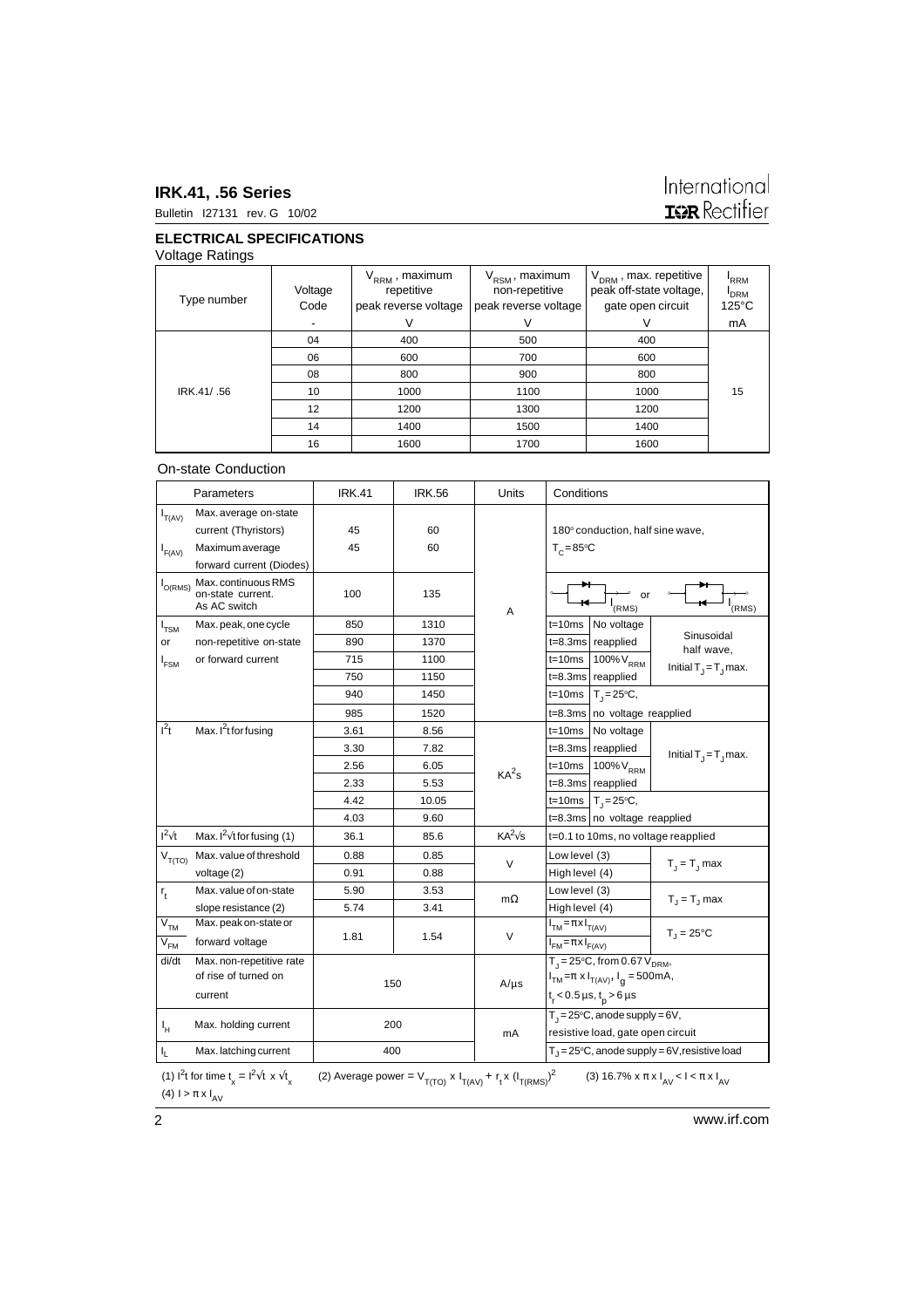### International **IGR** Rectifier

#### **IRK.41, .56 Series**

Bulletin I27131 rev. G 10/02

#### **Triggering**

|                                 | Parameters                                 | <b>IRK.41</b>     | <b>IRK.56</b> | <b>Units</b> | Conditions                                                            |                                       |  |
|---------------------------------|--------------------------------------------|-------------------|---------------|--------------|-----------------------------------------------------------------------|---------------------------------------|--|
| $P_{GM}$                        | Max. peak gate power                       | 10                | 10            |              |                                                                       |                                       |  |
| $P_{G(\underline{AV})}$         | Max. average gate power                    | 2.5               | 2.5           | W            |                                                                       |                                       |  |
| l <sub>GM</sub>                 | Max. peak gate current                     | 2.5               | 2.5           | A            |                                                                       |                                       |  |
| $\cdot$ - $\bar{V}_{\text{GM}}$ | Max. peak negative<br>gate voltage         |                   | 10            |              |                                                                       |                                       |  |
| $V_{GT}$                        | Max. gate voltage<br>required to trigger   | 4.0<br>2.5<br>1.7 |               | $\vee$       | $T_{\parallel}$ = -40°C<br>$T_{\rm J}$ = 25°C<br>$T_1 = 125^{\circ}C$ | Anode supply = $6V$<br>resistive load |  |
| $I_{\text{GT}}$                 | Max. gate current<br>required to trigger   | 270<br>150<br>80  |               | mA           | $T_i = -40$ °C<br>$T_{\rm J}$ = 25°C<br>$T_1 = 125^{\circ}C$          | Anode supply = $6V$<br>resistive load |  |
| $\sqrt{\sqrt{3}}$               | Max.gate voltage<br>that will not trigger  | 0.25              |               | $\vee$       | $T_i = 125^{\circ}C$ ,<br>rated V <sub>DRM</sub> applied              |                                       |  |
| $I_{GD}$                        | Max. gate current<br>that will not trigger | 6                 |               | mA           | $T_i = 125^{\circ}C$ ,<br>rated V <sub>DRM</sub> applied              |                                       |  |

#### Blocking

|               | Parameters                                             | <b>IRK.41</b> | <b>IRK.56</b> | Units     | Conditions                                                             |  |  |
|---------------|--------------------------------------------------------|---------------|---------------|-----------|------------------------------------------------------------------------|--|--|
| <b>RRM</b>    | Max. peak reverse and                                  |               |               |           |                                                                        |  |  |
| <b>DRM</b>    | off-state leakage current                              |               | 15            | mA        | T <sub>1</sub> = 125 °C, gate open circuit                             |  |  |
|               | at V <sub>RRM</sub> , V <sub>DRM</sub>                 |               |               |           |                                                                        |  |  |
|               |                                                        |               | 2500 (1 min)  |           | 50 Hz, circuit to base, all terminals                                  |  |  |
| $\rm V_{INS}$ | RMS isolation voltage                                  | 3500 (1 sec)  |               | V         | shorted                                                                |  |  |
| dv/dt         | Max, critical rate of rise<br>of off-state voltage (5) |               | 500           | $V/\mu s$ | $T_1 = 125^{\circ}C$ , linear to 0.67 $V_{DRM}$ ,<br>gate open circuit |  |  |

(5) Available with dv/dt = 1000V/µs, to complete code add S90 i.e. IRKT41/16AS90.

#### Thermal and Mechanical Specifications

|                  | Parameters                              | <b>IRK.41</b> | <b>IRK.56</b> | <b>Units</b> | Conditions                                                                                 |  |  |
|------------------|-----------------------------------------|---------------|---------------|--------------|--------------------------------------------------------------------------------------------|--|--|
| Т,               | Junction operating<br>temperature range |               | $-40$ to 125  | °C           |                                                                                            |  |  |
| $T_{\text{stg}}$ | Storage temp. range                     | $-40$ to 125  |               |              |                                                                                            |  |  |
| $R_{thJC}$       | Max. internal thermal                   |               |               |              |                                                                                            |  |  |
|                  | resistance, junction                    | 0.23<br>0.20  |               |              | Per module, DC operation                                                                   |  |  |
|                  | to case                                 |               |               | K/W          |                                                                                            |  |  |
| $R_{thCS}$       | Typical thermal resistance              | 0.1           |               |              | Mounting surface flat, smooth and greased                                                  |  |  |
|                  | case to heatsink                        |               |               |              |                                                                                            |  |  |
|                  | Mounting torque $\pm$ 10%               | 5<br>3        |               |              | A mounting compound is recommended                                                         |  |  |
|                  | to heatsink                             |               |               | <b>Nm</b>    | and the torque should be rechecked after a<br>period of 3 hours to allow for the spread of |  |  |
|                  | busbar                                  |               |               |              | the compound                                                                               |  |  |
| wt               | Approximate weight                      | 110(4)        |               | gr(oz)       |                                                                                            |  |  |
|                  | TO-240AA<br>Case style                  |               |               | JEDEC        |                                                                                            |  |  |

∆R Conduction (per Junction)<br>(The following table shows the increment of thermal resistance R<sub>thJC</sub> when devices operate at different conduction angles than DC)

|               |             |             | Sine half wave conduction |            |            |             |             | Rect. wave conduction |            |            |       |
|---------------|-------------|-------------|---------------------------|------------|------------|-------------|-------------|-----------------------|------------|------------|-------|
| Devices       | $180^\circ$ | $120^\circ$ | $90^\circ$                | $60^\circ$ | $30^\circ$ | $180^\circ$ | $120^\circ$ | $90^\circ$            | $60^\circ$ | $30^\circ$ | Units |
| <b>IRK.41</b> | 0.11        | ა.13        | ა.17                      | 0.23       | 0.34       | 0.09        | 0.14        | 0.18                  | 0.23       | 0.34       | °C/W  |
| <b>IRK.56</b> | 0.09        | J.11        | 0.13                      | 0.18       | 0.27       | 0.07        | 0.11        | 0.14                  | 0.19       | 0.28       |       |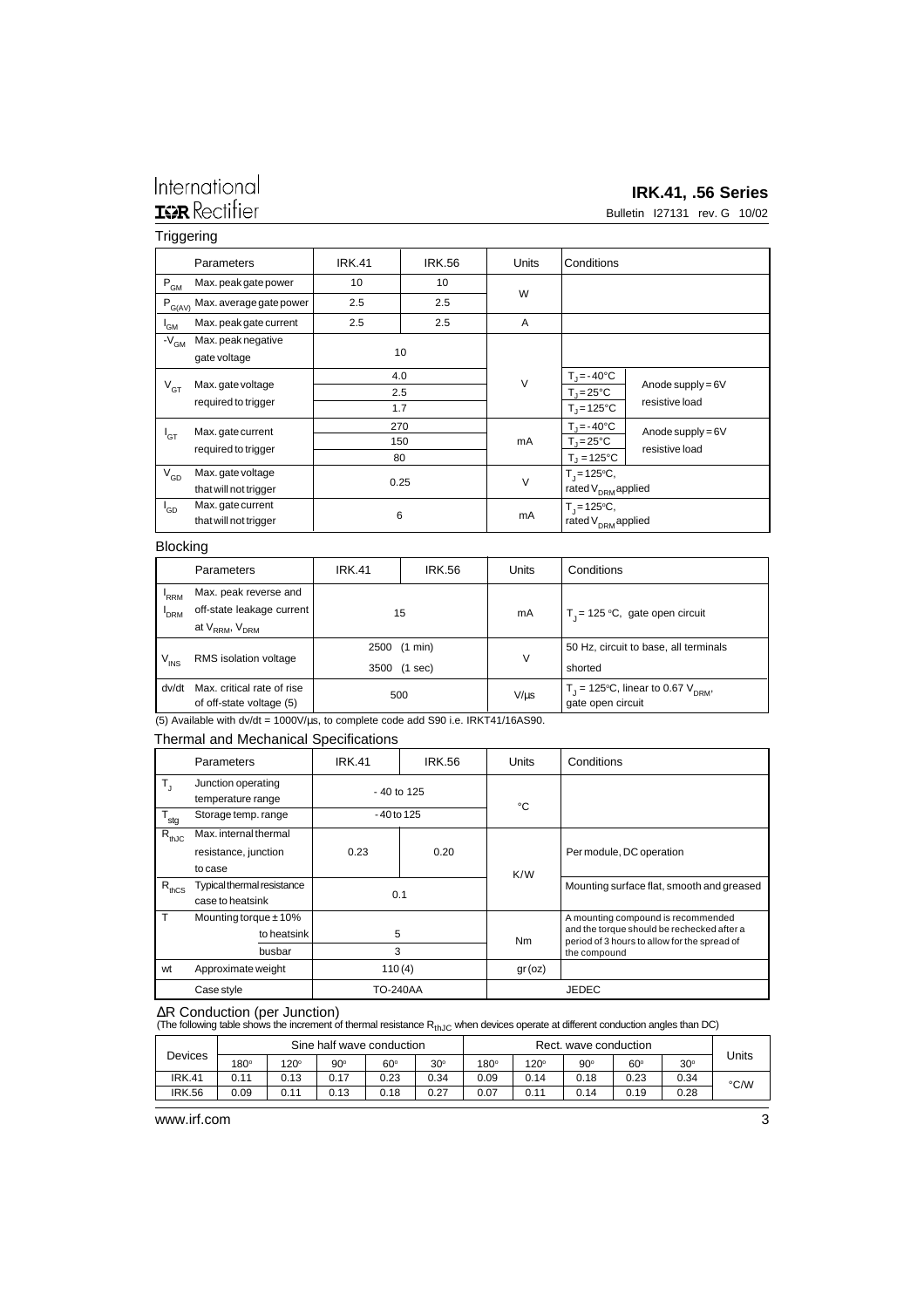#### **IRK.41, .56 Series**

#### International **IGR** Rectifier





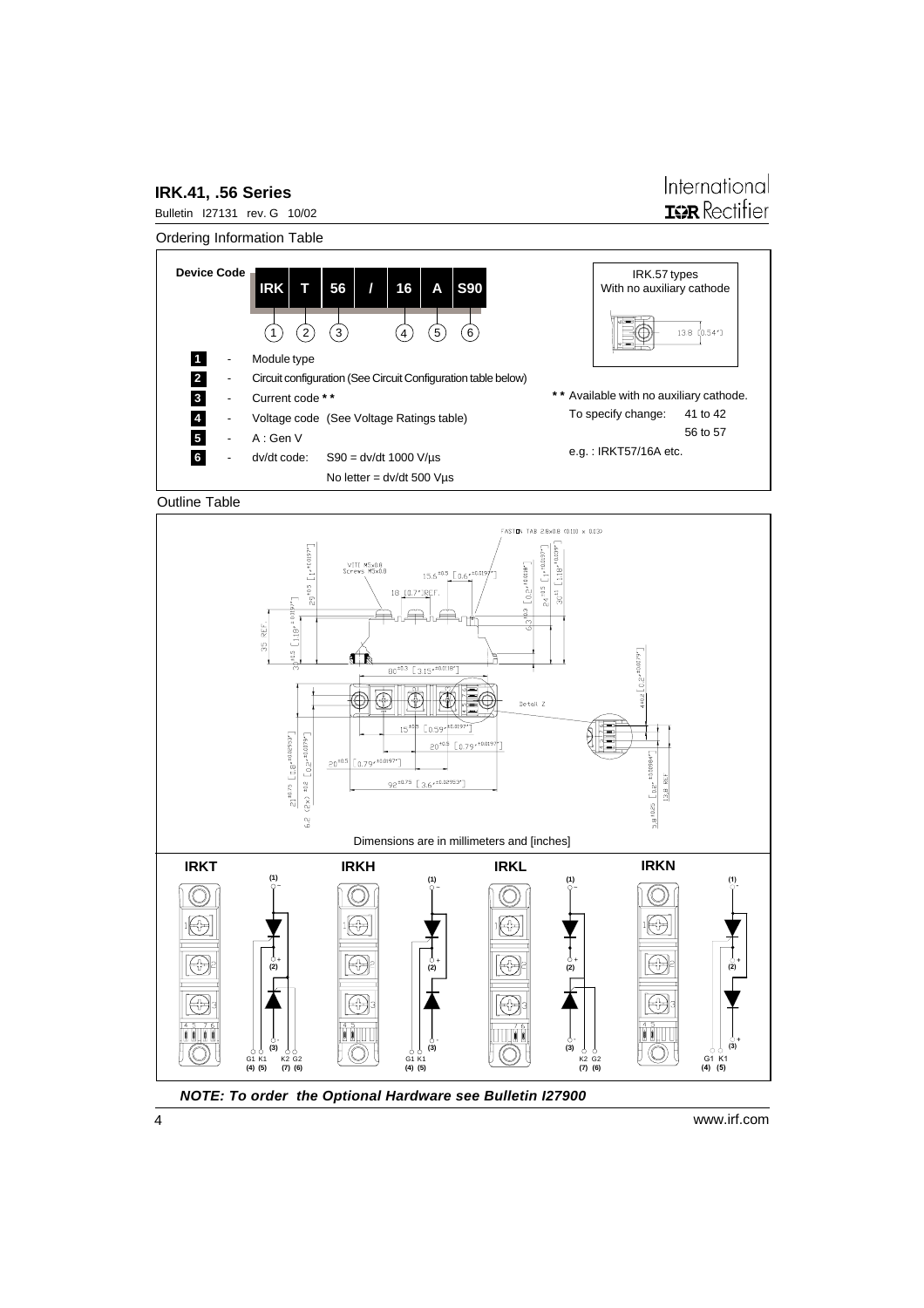#### International **ISR** Rectifier

#### **IRK.41, .56 Series**



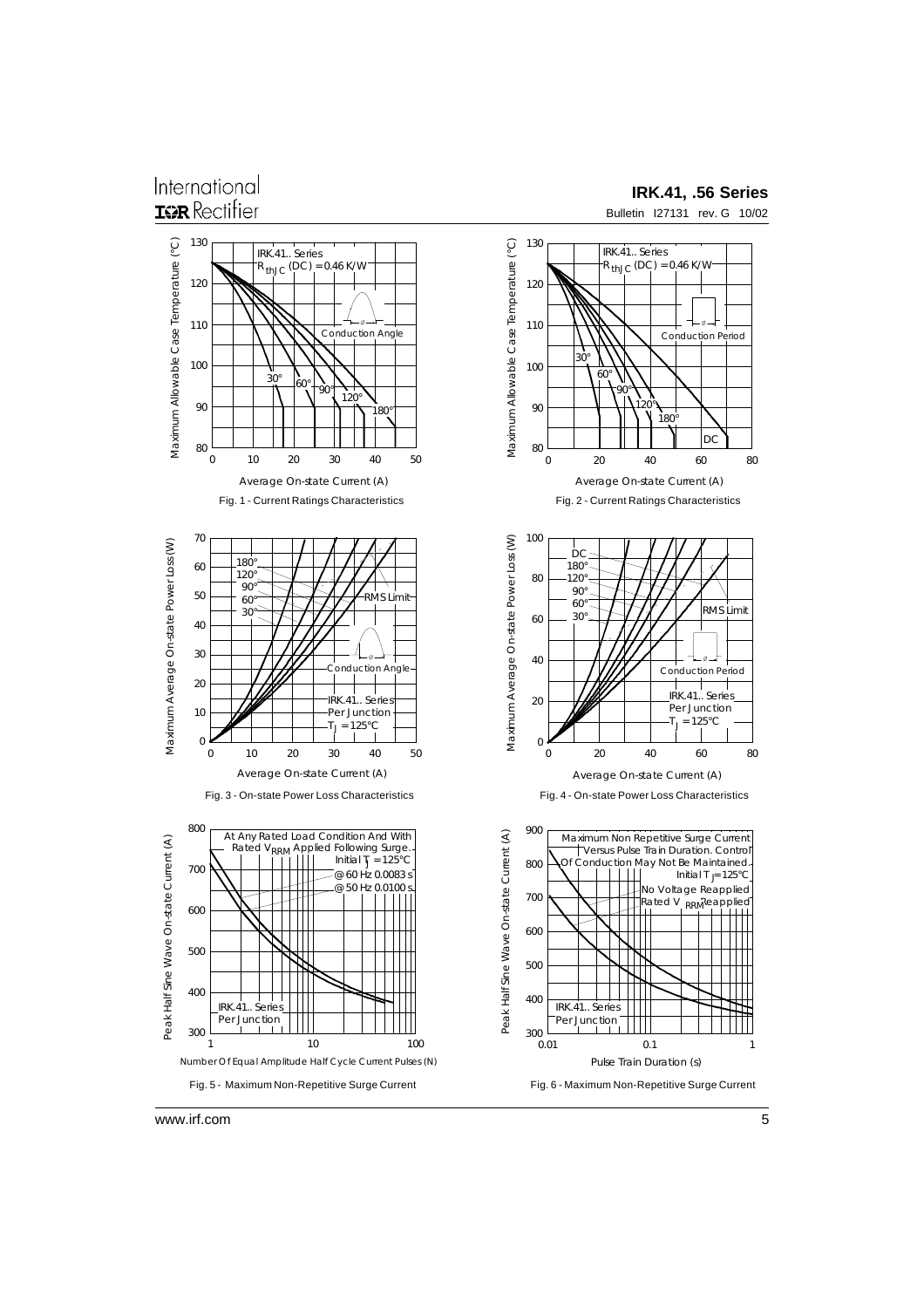

**IRK.41, .56 Series** Bulletin I27131 rev. G 10/02

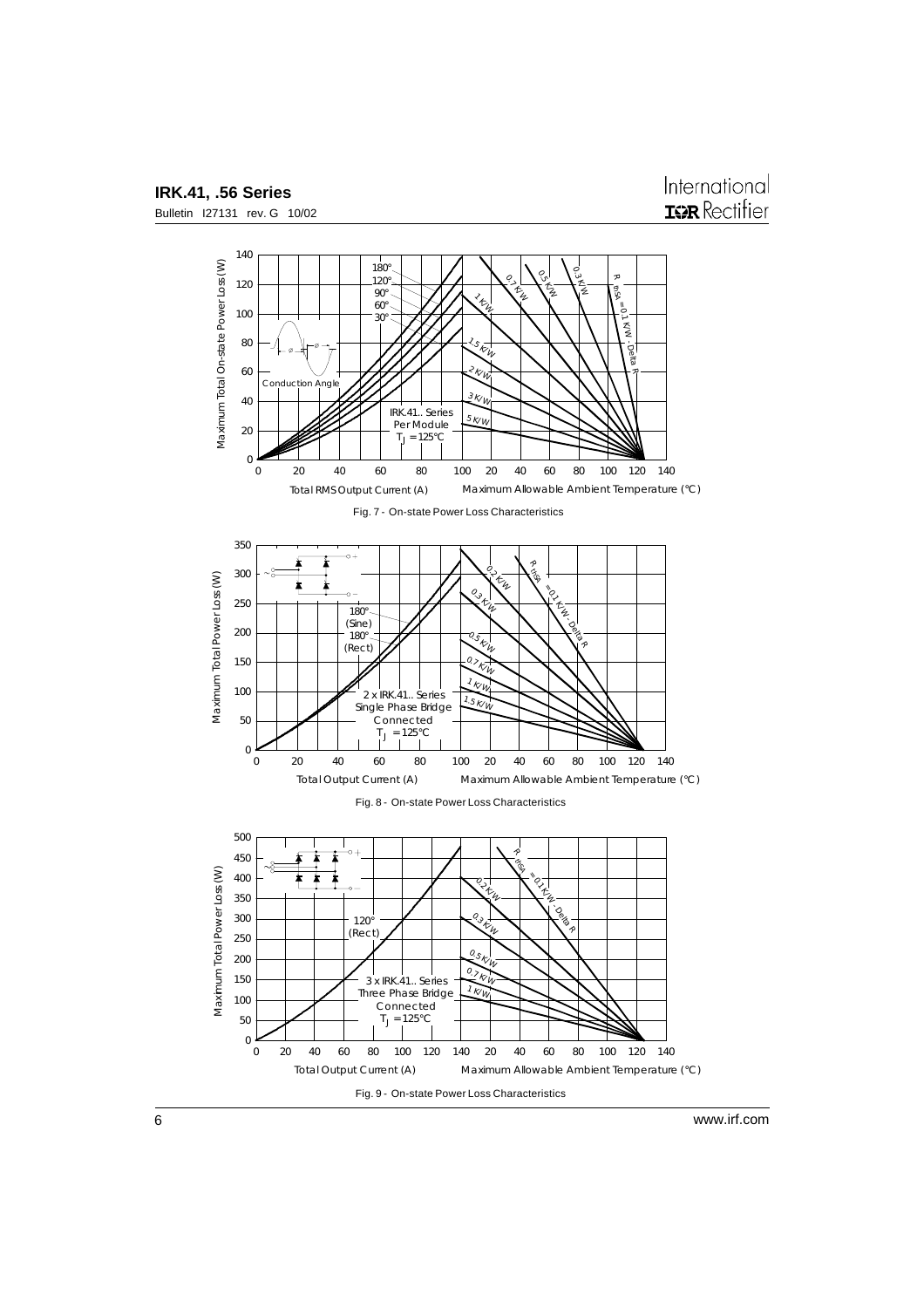#### International **ISR** Rectifier

#### **IRK.41, .56 Series**

Bulletin I27131 rev. G 10/02

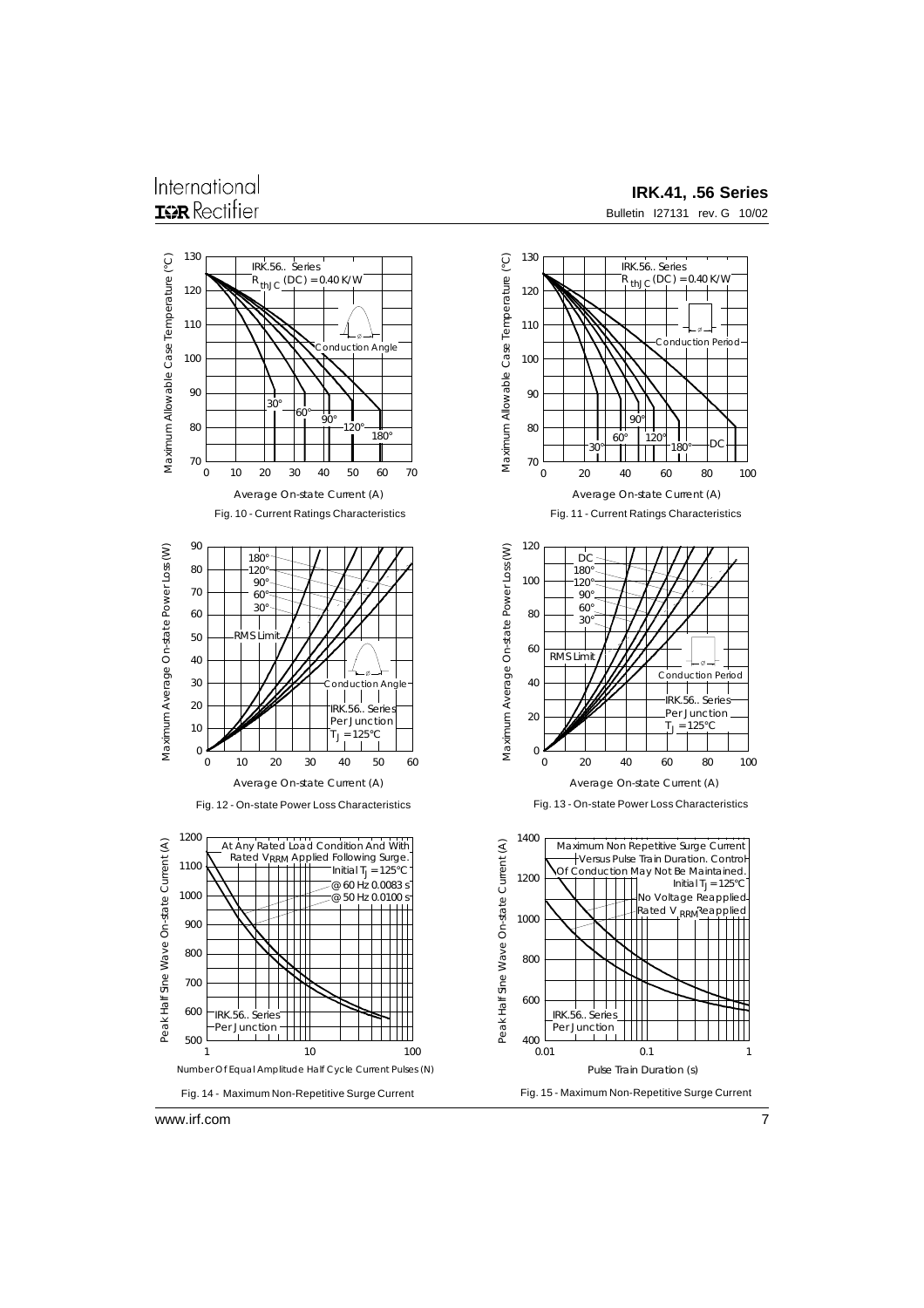

www.irf.com

8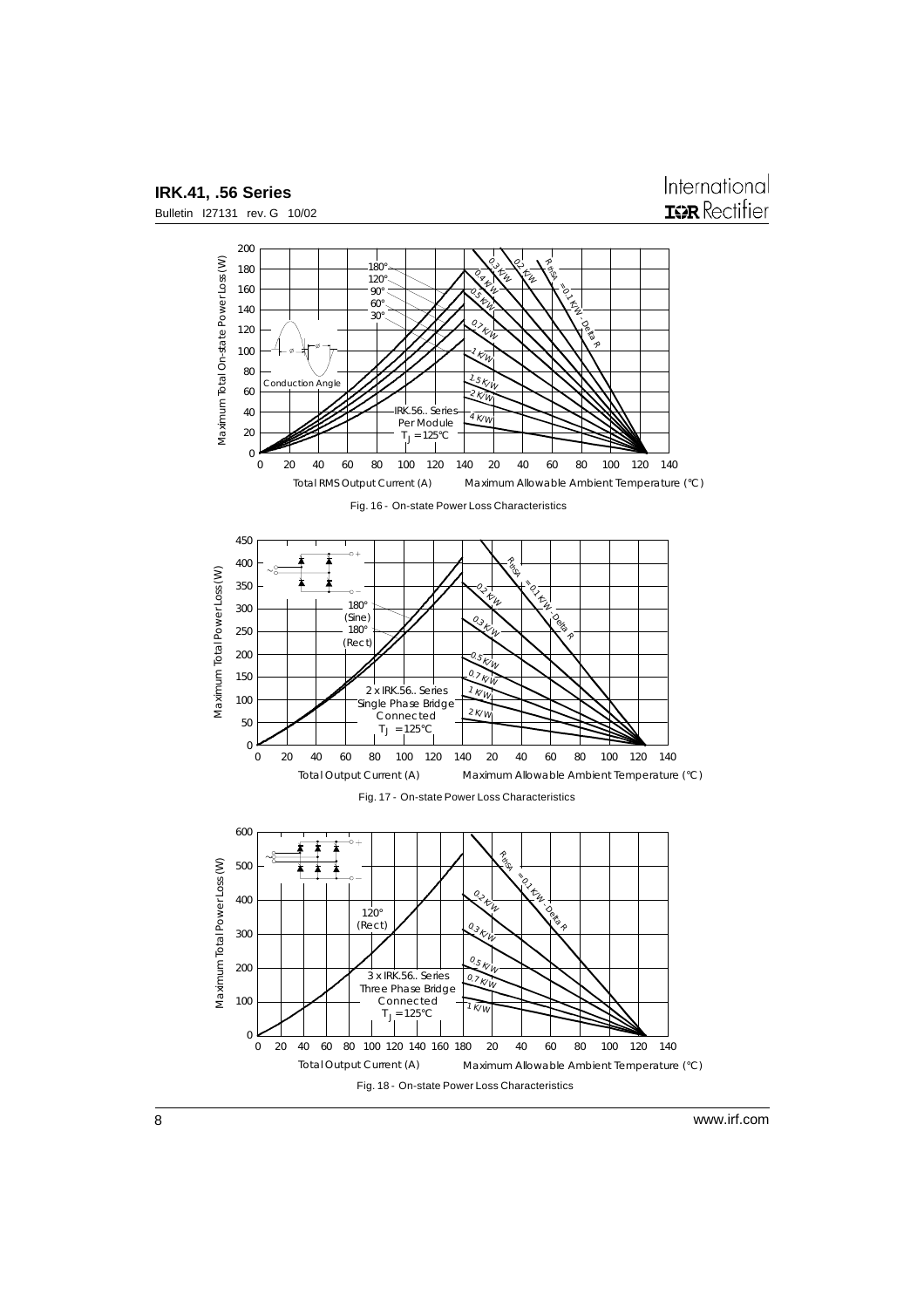#### International **IGR** Rectifier

#### **IRK.41, .56 Series**

Bulletin I27131 rev. G 10/02